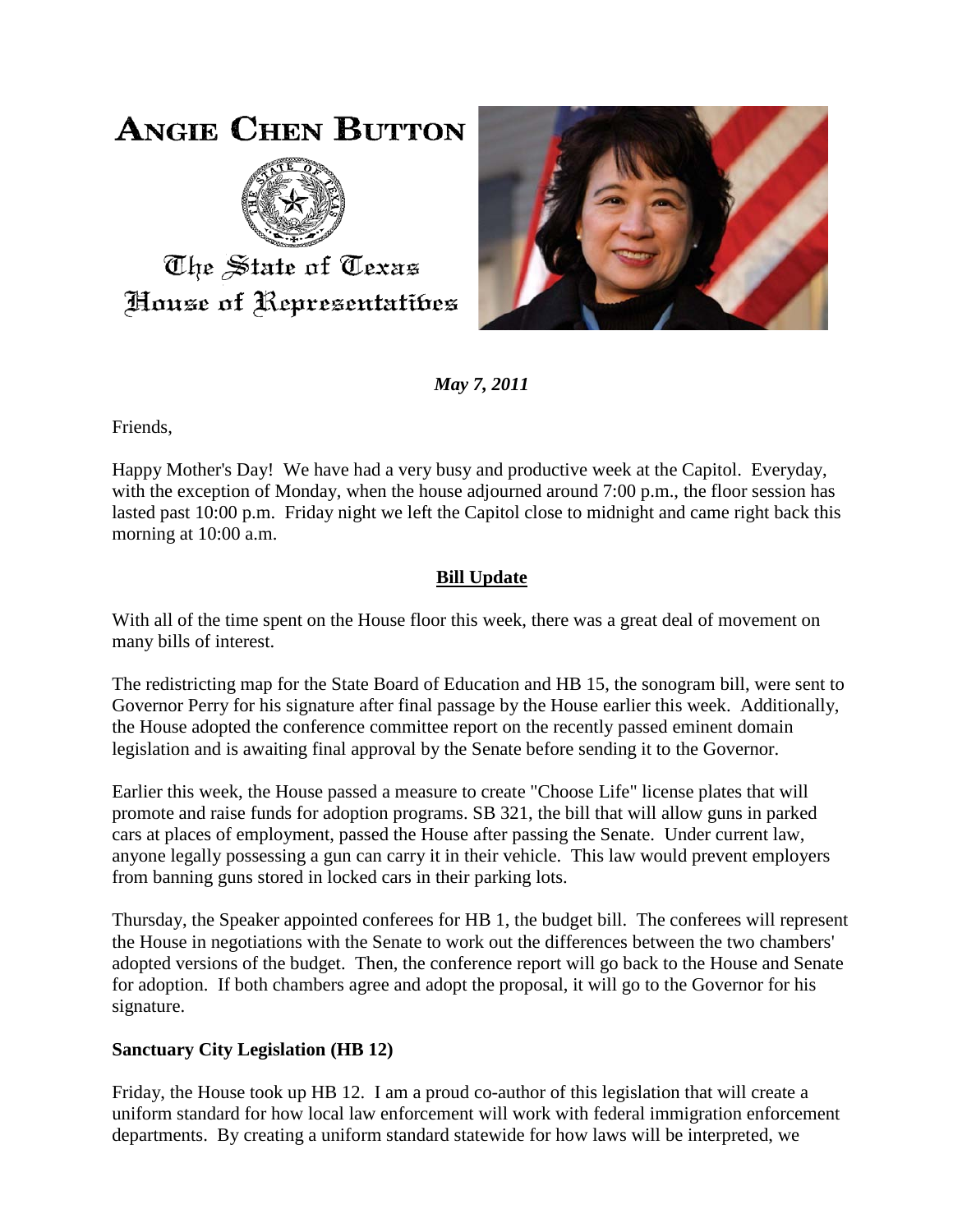establish safer streets and neighborhoods. The term "sanctuary city" refers to a municipality that has established policies prohibiting police officers from enforcing immigration laws or cooperating with federal immigration officials. For example, the Governor has mentioned the City of Houston's General Order 500-5 that prohibits police officers from asking someone's citizenship status during a lawful stop. This bill simply makes sure that no municipality in Texas has the option of making its community a safe haven for individuals who violate the law.

Unfortunately, this bill was killed on a point of order Friday evening. A point of order is a technical problem with the bill. HB 12 will go back to committee for corrections and will find its way back to the floor early next week.

#### **Education Reform (HB 400)**

The House debated education reform last night. House Bill 400 provides important education reforms that allow for effective human resource management. It reduces unnecessary mandates on school districts. This bill allows for class size flexibility and recognizes and rewards effective teaching.

Texas school districts need flexibility to protect quality educational services provided to Texas students in these challenging times. HB 400 will serve a valuable role in expanding the available management tools to meet this objective. This bill saves jobs by giving districts alternatives to laying off teachers, nurses, counselors, and librarians during these trying economic times. As I have mentioned before, in the proposed budget, 56% of the state's general revenue is spent on education, which is actually a little more than what has been spent in the previous years. The share of the pie is the same, but the size of the pie has gotten smaller due to the economic downturn.

This bill was debated late into Friday evening until it was delayed as a result of a printing error. The bill will now be reprinted and is expected to be up on Monday.

#### **Tort Reform (HB 274)**

HB 274, which I co-authored, is a comprehensive tort reform bill that helps ensure our state's judicial system remains fair, predictable, and able to fully compensate those injured by the actions of others. Texas needs more jobs, not lawsuits, and HB 274 helps achieve that goal. Having a fair, balanced, and predictable legal system helps secure Texas's position as the nation's leader in economic growth and job creation. The changes HB 274 makes include directing the Texas Supreme Court to adopt rules to allow for the quick dismissal of meritless lawsuits, allowing trial courts to obtain immediate appellate court help with difficult legal issues, and encouraging the early resolution of actions through settlement. After this bill was stalled on a technical issue, earlier this week, it was brought up again today and passed the House.

#### **Asian Pacific American Heritage Day at the Capitol**

The U.S. Congress established May of each year as Asian Pacific American Heritage Month. In honor of this occasion, I hosted Asian Pacific American Heritage Day at the Capitol on Wednesday, May 4. We had leaders from the Asian American community across the state including the DFW, Houston, San Antonio, and Austin areas at the Capitol. In the morning, the group met with Gov. Rick Perry where we all discussed ways to leverage our ability to increase our exports to Asian countries and to create more jobs for Texans. The group received a resolution